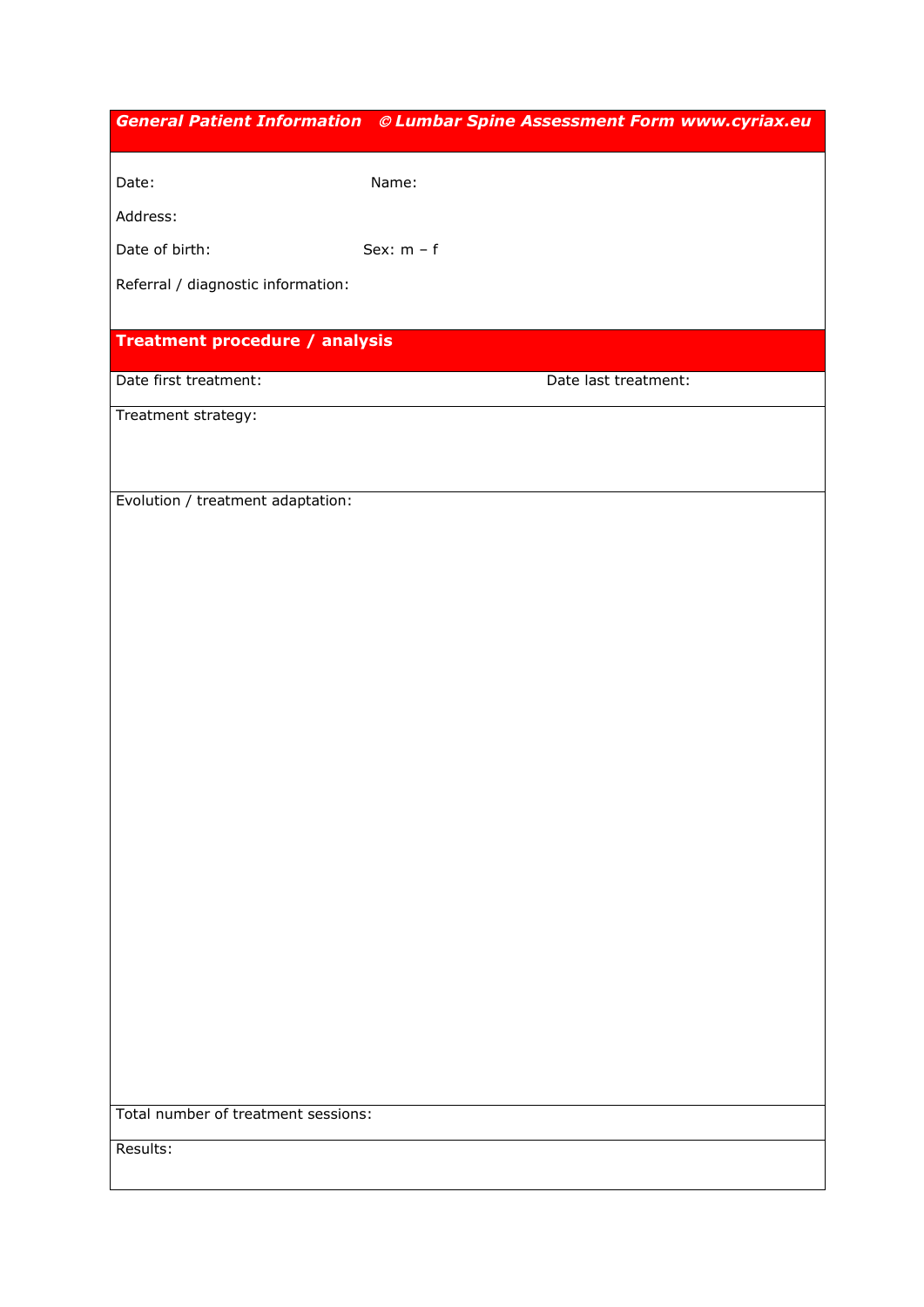# **Specific history**

| What is your main complaint: pain - paraesthesia - limitation of movement - weakness<br><b>PAIN</b><br>When did it start:<br>How did it start:<br>Spontaneously<br>$\bullet$<br>overuse - injury<br>$\bullet$<br>describe:<br>$\bullet$<br>sudden - slow onset<br>$\bullet$<br>suddenly, slowly worse<br>$\bullet$<br>slowly, suddenly worse<br>$\bullet$ |                     |                         |     |
|-----------------------------------------------------------------------------------------------------------------------------------------------------------------------------------------------------------------------------------------------------------------------------------------------------------------------------------------------------------|---------------------|-------------------------|-----|
| How can you influence the symptoms, what makes it better or worse:                                                                                                                                                                                                                                                                                        |                     |                         |     |
|                                                                                                                                                                                                                                                                                                                                                           |                     |                         |     |
|                                                                                                                                                                                                                                                                                                                                                           |                     |                         |     |
|                                                                                                                                                                                                                                                                                                                                                           |                     |                         |     |
|                                                                                                                                                                                                                                                                                                                                                           |                     |                         |     |
|                                                                                                                                                                                                                                                                                                                                                           |                     |                         |     |
|                                                                                                                                                                                                                                                                                                                                                           |                     |                         |     |
|                                                                                                                                                                                                                                                                                                                                                           |                     |                         |     |
| Evolution since the start: better-worse-unchanged                                                                                                                                                                                                                                                                                                         |                     |                         |     |
| <b>Evolution</b>                                                                                                                                                                                                                                                                                                                                          | Start $\rightarrow$ | Evolution $\rightarrow$ | Now |
| Where do you feel the<br>pain:<br><b>Lumbar region</b><br>low - high - central<br>left - right - bilateral                                                                                                                                                                                                                                                |                     |                         |     |
| <b>Gluteal region</b><br>bilateral - alternating<br>$left - right$<br>cranial - caudal                                                                                                                                                                                                                                                                    |                     |                         |     |
| <b>Lower limb</b><br>$left - right$<br>where exactly<br>with or without<br>lumbar pain                                                                                                                                                                                                                                                                    |                     |                         |     |
| Symptoms distal border:                                                                                                                                                                                                                                                                                                                                   |                     |                         |     |
|                                                                                                                                                                                                                                                                                                                                                           |                     |                         |     |
| Pain quality:                                                                                                                                                                                                                                                                                                                                             |                     |                         |     |
| VAS 0-10                                                                                                                                                                                                                                                                                                                                                  |                     |                         |     |
| constant-intermittent<br>at rest                                                                                                                                                                                                                                                                                                                          |                     |                         |     |
|                                                                                                                                                                                                                                                                                                                                                           |                     |                         |     |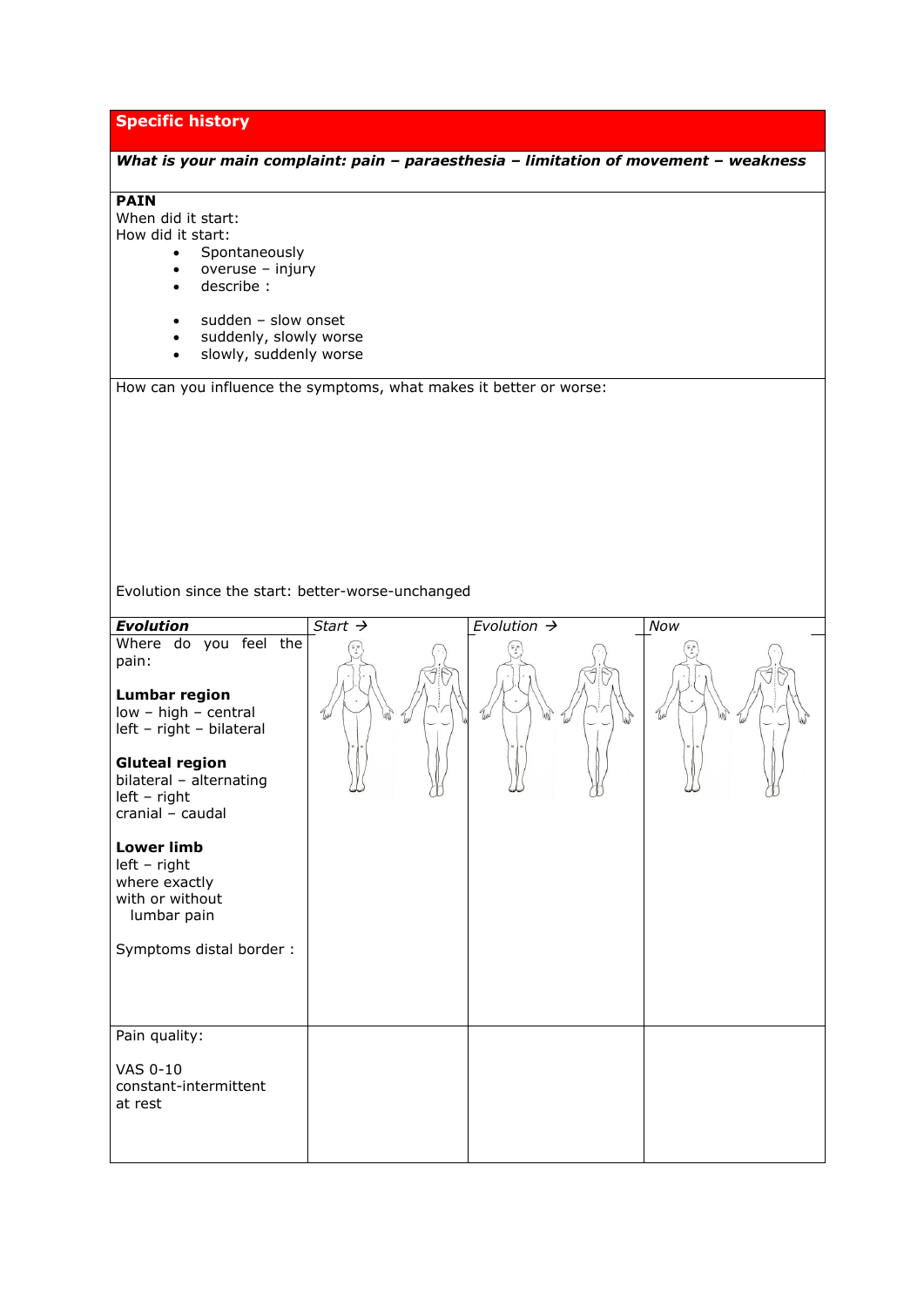## **Worse** with:

lying – sitting – standing – on the move – bending In the morning As the day progresses At evening – at night

#### **Better** with:

lying – sitting – standing – on the move – bending In the morning As the day progresses At evening – at night

Pain on coughing/sneezing: where:

### **PARAESTHESIA**

Where: With or without pain: When: constant-intermittent at rest-during the day at night-on activity (which)

#### **General history**

Description of typical exertion during professional or leisure activities:

| Off work<br>since:          | Previous treatments                            |             |                                                 |
|-----------------------------|------------------------------------------------|-------------|-------------------------------------------------|
|                             | when:<br>what kind of treatment:               |             |                                                 |
|                             | results:                                       |             |                                                 |
|                             |                                                |             |                                                 |
| which:                      | Are there any other joints affected?           | complaints: | Incontinence problem since the beginning of the |
|                             |                                                |             |                                                 |
| Medical imaging findings :  |                                                |             |                                                 |
|                             |                                                |             |                                                 |
|                             |                                                |             |                                                 |
|                             |                                                |             |                                                 |
| First time back problems ?  |                                                |             | Medication                                      |
| Yes - no                    |                                                |             | which:                                          |
| When was the last episode : |                                                |             |                                                 |
|                             | How are you feeling inbetween episodes:        |             |                                                 |
| Did you get any treatment : |                                                |             | Surgery:                                        |
|                             |                                                |             |                                                 |
|                             |                                                |             |                                                 |
|                             |                                                |             |                                                 |
|                             | General state of health: good - moderate - bad |             | Sudden unexplained loss of weight:              |
|                             |                                                |             |                                                 |
|                             |                                                |             |                                                 |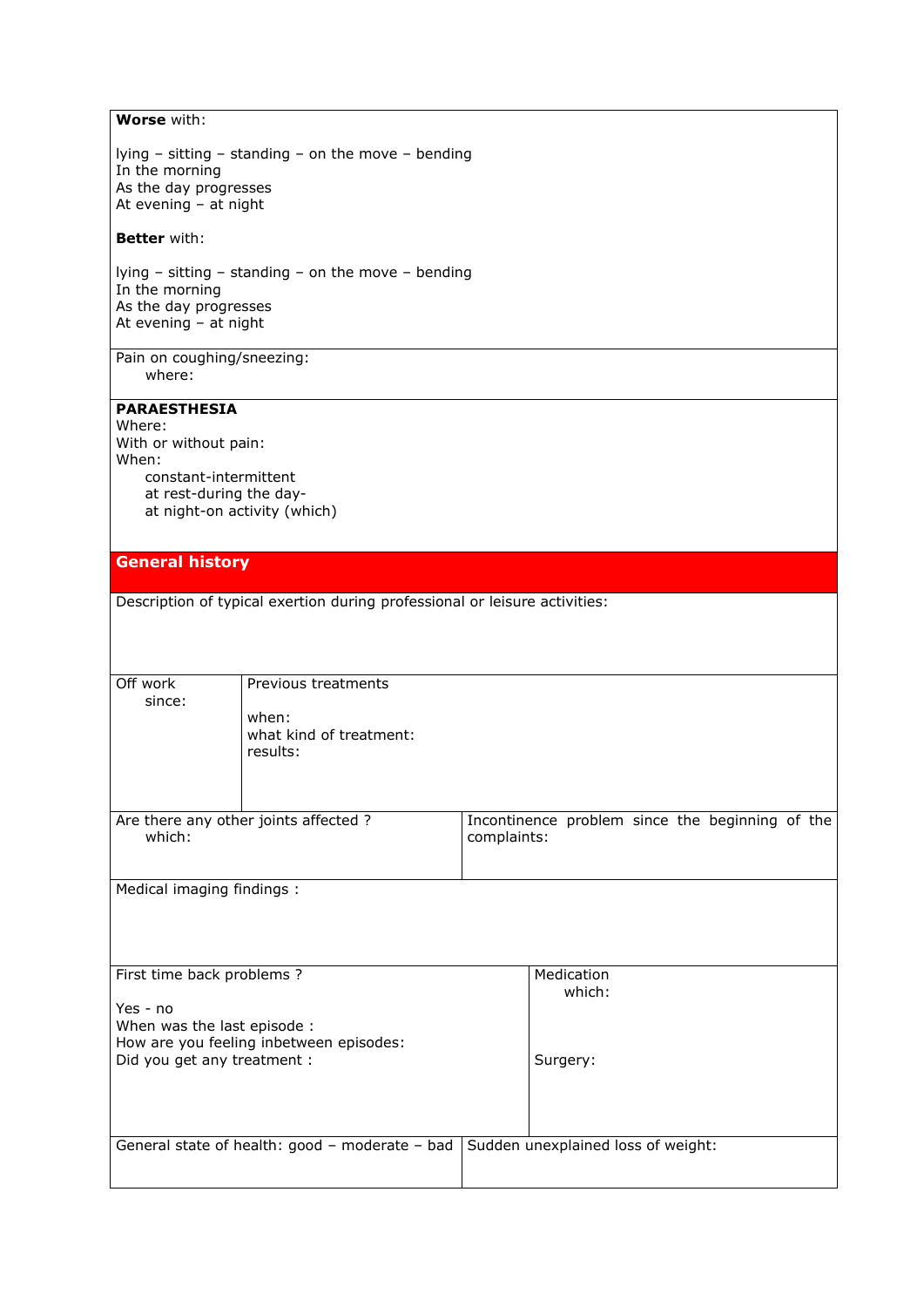| <b>Inspection</b>                                                                                                               |                      |                                             |                                               |                 |                         |                 |
|---------------------------------------------------------------------------------------------------------------------------------|----------------------|---------------------------------------------|-----------------------------------------------|-----------------|-------------------------|-----------------|
| How is the patient sitting during history taking:<br>Slouched ?                                                                 |                      | Wasting<br>where:                           |                                               |                 |                         |                 |
| Particularities during undressing:                                                                                              |                      |                                             |                                               |                 |                         |                 |
| Equal weight-bearing on both feet:                                                                                              |                      | Angular kyphosis or shelf felt on palpation |                                               |                 |                         |                 |
| Deviation:<br>in flexion: trunk - hip<br>$\bullet$                                                                              |                      | Remarks:                                    |                                               |                 |                         |                 |
| lateral: left - right<br>$\bullet$                                                                                              | with or without pain |                                             |                                               |                 |                         |                 |
| <b>Basic functional examination</b>                                                                                             |                      |                                             |                                               |                 |                         |                 |
| Variables: pain (where and when), ROM (normal, limited; in what degree), end-feel (normal, muscle<br>spasm, hard) and weakness. |                      |                                             |                                               |                 |                         |                 |
| Not painful / limited:<br>Slightly painful / limited: +/-                                                                       |                      |                                             | Painful / limited:<br>Very painful / limited: |                 | $^+$<br>$^{\mathrm{+}}$ |                 |
|                                                                                                                                 | Pain                 | <b>ROM</b>                                  |                                               | <b>End-feel</b> |                         | <b>Weakness</b> |
| Pre-test pain at rest                                                                                                           |                      |                                             |                                               |                 |                         |                 |
| A extension                                                                                                                     |                      |                                             |                                               |                 |                         |                 |
| A side flexion left                                                                                                             |                      |                                             |                                               |                 |                         |                 |
| A side flexion right                                                                                                            |                      |                                             |                                               |                 |                         |                 |
| A flexion                                                                                                                       |                      |                                             |                                               |                 |                         |                 |
| neck flexion more or<br>less pain<br>where                                                                                      |                      |                                             |                                               |                 |                         |                 |
| Standing on tip toe:<br>l –r                                                                                                    |                      |                                             |                                               |                 |                         |                 |
| SI distraction test                                                                                                             |                      |                                             |                                               |                 |                         |                 |
| with or without<br>lumbar support                                                                                               |                      |                                             |                                               |                 |                         |                 |
| SLR: $1 - r$                                                                                                                    |                      |                                             |                                               |                 |                         |                 |
| neck flexion more or<br>less pain<br>where                                                                                      |                      |                                             |                                               |                 |                         |                 |
| P hip flexion                                                                                                                   |                      |                                             |                                               |                 |                         |                 |
| P hip lateral rot                                                                                                               |                      |                                             |                                               |                 |                         |                 |
| P hip medial rot                                                                                                                |                      |                                             |                                               |                 |                         |                 |
| R hip flexion                                                                                                                   |                      |                                             |                                               |                 |                         |                 |
| R dorsiflexion foot                                                                                                             |                      |                                             |                                               |                 |                         |                 |
| R ext. big to                                                                                                                   |                      |                                             |                                               |                 |                         |                 |
| R eversion foot                                                                                                                 |                      |                                             |                                               |                 |                         |                 |
| Sensory deficit: I - r<br>Knee jerk: I - r<br>where<br>normal - weak - absent                                                   |                      |                                             |                                               |                 |                         |                 |
| Babinski + or - ; $1 - r$<br>Ankle jerk: I - r<br>normal - weak - absent                                                        |                      |                                             |                                               |                 |                         |                 |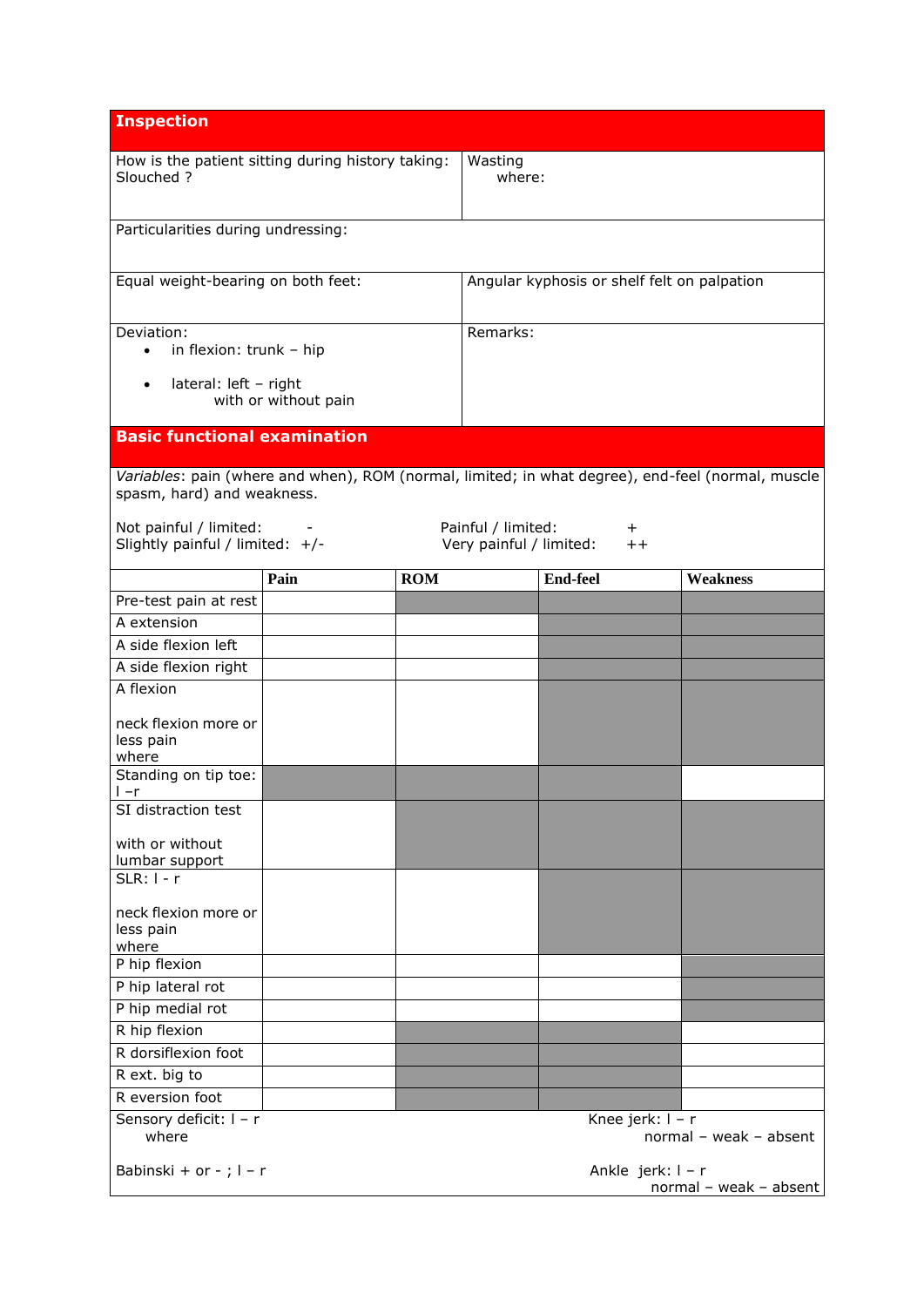| R knee flexion                                                                                                                                                                                                                                                                                                                                                                                                          |                                                                                                                                                                                  |  |  |  |
|-------------------------------------------------------------------------------------------------------------------------------------------------------------------------------------------------------------------------------------------------------------------------------------------------------------------------------------------------------------------------------------------------------------------------|----------------------------------------------------------------------------------------------------------------------------------------------------------------------------------|--|--|--|
| R knee extension                                                                                                                                                                                                                                                                                                                                                                                                        |                                                                                                                                                                                  |  |  |  |
| P knee flexion                                                                                                                                                                                                                                                                                                                                                                                                          |                                                                                                                                                                                  |  |  |  |
| Gluteal contraction                                                                                                                                                                                                                                                                                                                                                                                                     | wasting: $+$ or -                                                                                                                                                                |  |  |  |
| Extension pressure on spinous processes: pain (high lumbar or low lumbar) - end-feel elastic or<br>harder                                                                                                                                                                                                                                                                                                               |                                                                                                                                                                                  |  |  |  |
| Remarks:                                                                                                                                                                                                                                                                                                                                                                                                                |                                                                                                                                                                                  |  |  |  |
| Outcome of repeated test movements:                                                                                                                                                                                                                                                                                                                                                                                     |                                                                                                                                                                                  |  |  |  |
| <b>Accessory functional examination</b>                                                                                                                                                                                                                                                                                                                                                                                 |                                                                                                                                                                                  |  |  |  |
| Not necessarily all tests have to be carried out; the variables are mentioned between brackets.<br>We use the following quotation: test is positive = $+$ ; test is negative = -                                                                                                                                                                                                                                        |                                                                                                                                                                                  |  |  |  |
| R trunk side flexion in standing: I - r (pain)                                                                                                                                                                                                                                                                                                                                                                          | R trunk side flexion in standing: I - r (weakness)                                                                                                                               |  |  |  |
| Prone lying: active - passive - resisted extension (pain)                                                                                                                                                                                                                                                                                                                                                               |                                                                                                                                                                                  |  |  |  |
| <b>SI-appendix</b>                                                                                                                                                                                                                                                                                                                                                                                                      |                                                                                                                                                                                  |  |  |  |
| The only variable we assess is pain:<br>can we provoke unilateral gluteal pain? We need minimum 5 positive tests!                                                                                                                                                                                                                                                                                                       |                                                                                                                                                                                  |  |  |  |
| Pain provocation tests: anterior ligaments:<br>Distraction test via pressure on ASIS<br>Forced hip lateral rotation<br>Patrick's test<br>$\bullet$<br>Resisted hip adduction<br>Pain provocation tests: posterior ligaments<br>Pressure on anterolateral aspect crista<br>iliaca<br>Forced hip medial rotation<br>٠<br>Axial pressure on the knee (from 90° hip<br>$\bullet$<br>flexion-add.)<br>Resisted hip abduction | Pain provocation tests: anterior and posterior<br>ligaments<br>Prone-lying<br>Extension pressure on sacrum<br>٠<br>Yeoman's test<br>$\bullet$<br>Supine-lying<br>Gaenslen's test |  |  |  |